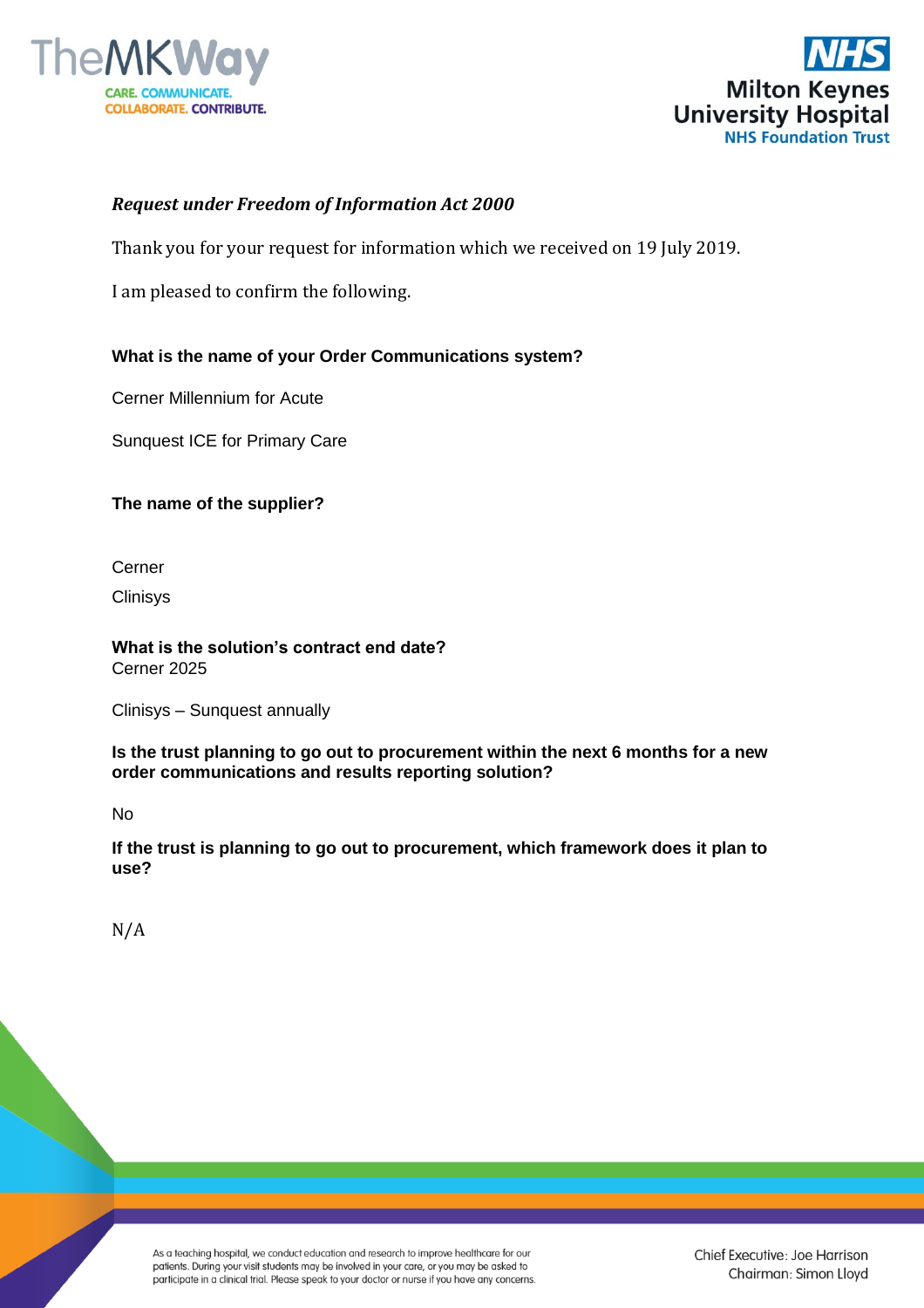



# **Which of the following clinical departments within the trust currently use an order communications and results reporting solution?**

**Endocrinology Ophthalmology Audiology Urology Dermatology Oncology Pulmonology** None, although Oncology is available via Oxford Hospital

## **Which of these departments' systems are currently integrated with the order communications and results reporting solution?**

As above

## **Does the trust extend their order communications and results reporting services to GP Practices?**

Yes, Sunquest ICE

You are advised that this information is provided in accordance with the Freedom of Information Act 2000 and is for your personal use. Any re-use of this information will be subject to copyright and the Re-Use of Public Sector Information Regulations (1st July 05) and authorisation from Milton Keynes Hospital NHS Foundation Trust will be required. In the event of any re-use, the information must be reproduced accurately and not used in a misleading manner.

If you are unhappy with the information received in response to this request, please address your complaint to the Patient Affairs Office at Milton Keynes Hospital NHS Foundation Trust, Standing Way, Eaglestone, Milton Keynes MK6 5LD If, after e

As a teaching hospital, we conduct education and research to improve healthcare for our patients. During your visit students may be involved in your care, or you may be asked to participate in a clinical trial. Please speak to your doctor or nurse if you have any concerns. Chief Executive: Joe Harrison Chairman: Simon Lloyd